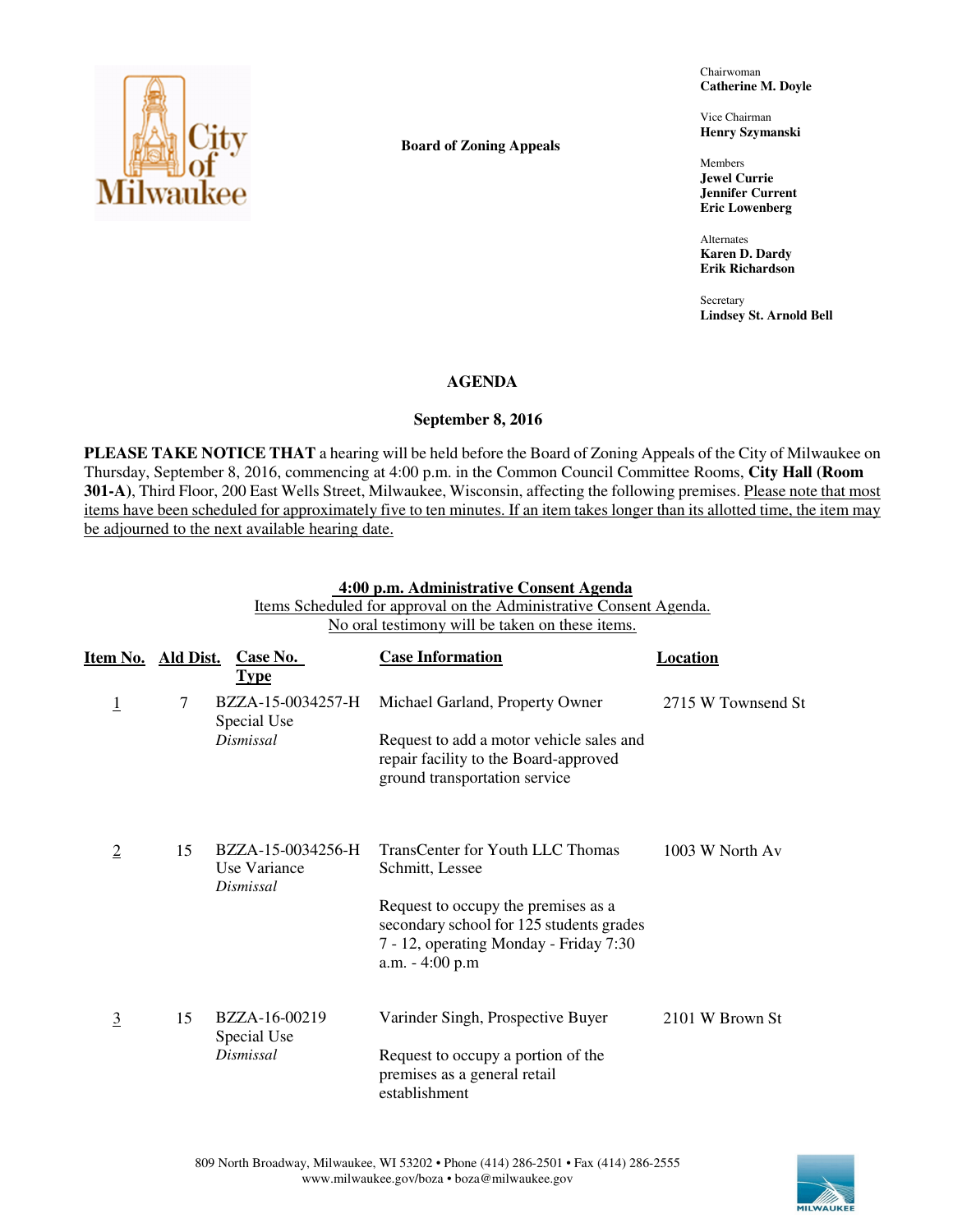|                    | Board of Zoning Appeals, Hearing on Thursday, September 8, 2016 |                                               |                                                                                                                                                                                                                                                                                                                                                                                                                                                              |                     |  |  |
|--------------------|-----------------------------------------------------------------|-----------------------------------------------|--------------------------------------------------------------------------------------------------------------------------------------------------------------------------------------------------------------------------------------------------------------------------------------------------------------------------------------------------------------------------------------------------------------------------------------------------------------|---------------------|--|--|
| Item No. Ald Dist. |                                                                 | Case No.<br><b>Type</b>                       | <b>Case Information</b>                                                                                                                                                                                                                                                                                                                                                                                                                                      | <b>Location</b>     |  |  |
|                    |                                                                 |                                               | 4:00 p.m. Administrative Consent Agenda (Continued)<br>Items Scheduled for approval on the Administrative Consent Agenda.<br>No oral testimony will be taken on these items.                                                                                                                                                                                                                                                                                 |                     |  |  |
| $\overline{4}$     | 15                                                              | BZZA-14-0033477-H<br>Special Use<br>Dismissal | Willie Weeks, Property Owner<br>Request to occupy the premises as an<br>assembly hall                                                                                                                                                                                                                                                                                                                                                                        | 1819 W North 2      |  |  |
|                    |                                                                 |                                               | 4:00 p.m. Consent Agenda<br>Items Scheduled for approval on the Consent Agenda.<br>No oral testimony will be taken on these items.<br>If there are any objections to these approvals, please make them known to the Board office in writing at least 24 hours prior to the time of the hearing.<br>If written objections to these approvals are received, the item will not be approved and will be held for a public hearing to allow additional testimony. |                     |  |  |
| $\overline{5}$     | 3                                                               | BZZA-16-00322<br>Special Use                  | Eric Hardrath, Property Owner<br>Request to occupy a portion of the<br>premises as a general office                                                                                                                                                                                                                                                                                                                                                          | 2351 N Humboldt Bl  |  |  |
| $6\overline{6}$    | 4                                                               | BZZA-16-00261<br>Special Use Variance         | Community Care, Inc., Property Owner<br>Request to continue occupying the<br>premises as an adult day care center for<br>175 clients and health clinic                                                                                                                                                                                                                                                                                                       | 3220 W Vliet St     |  |  |
| $\overline{1}$     | 4                                                               | BZZA-16-00302<br><b>Dimensional Variance</b>  | Our Savior's Lutheran Church, Property<br>Owner                                                                                                                                                                                                                                                                                                                                                                                                              | 3022 W Wisconsin Av |  |  |

Request to continue to allow a monument sign that exceeds the maximum allowed area BZZA-16-00329 Thanks A-Lot, LLC, Property Owner 843 N Plankinton Av Request to continue occupying the premises as a principal use parking lot Special Use 8 4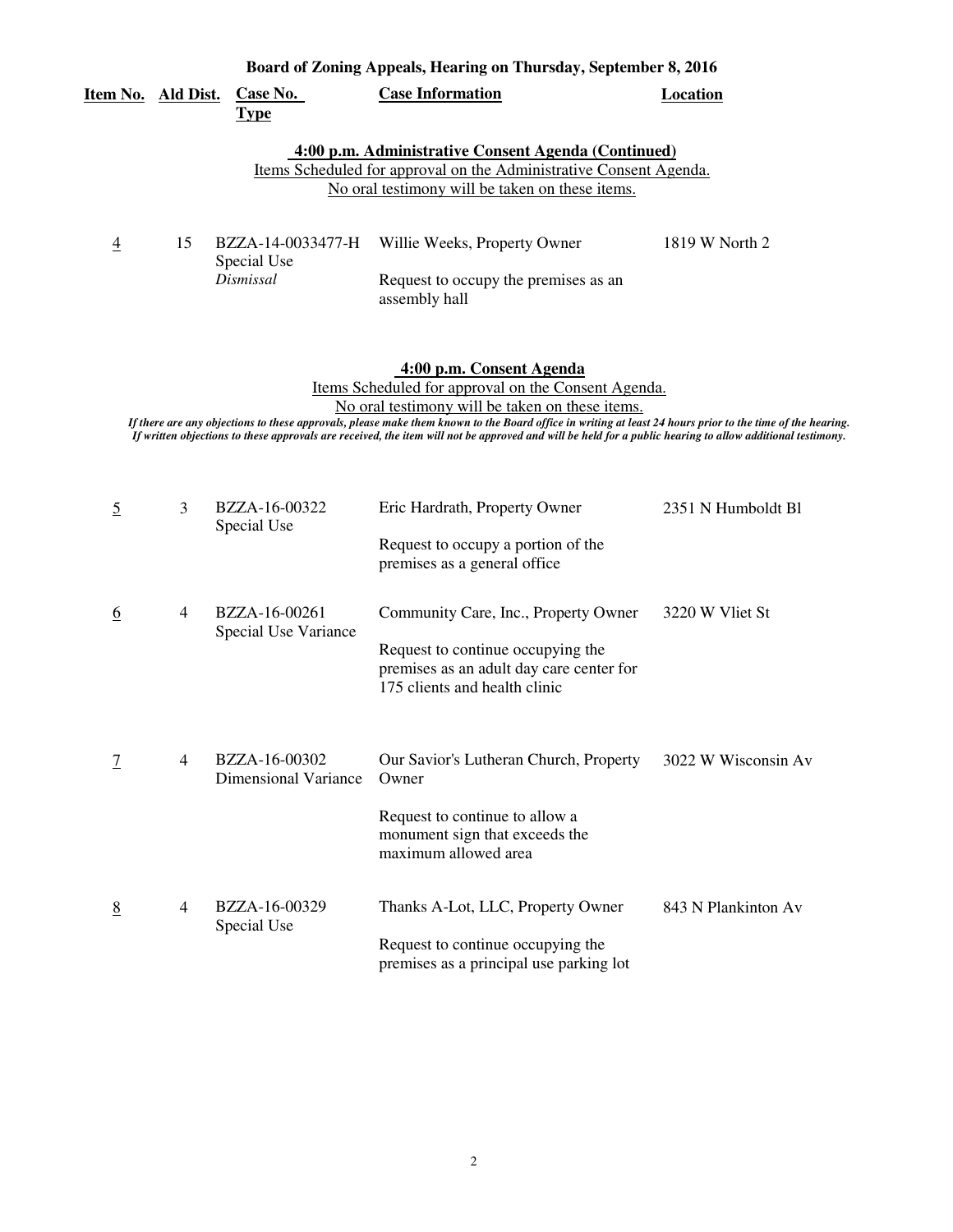| Item No. Ald Dist. |   | <b>Case No.</b><br><u>Type</u> | <b>Case Information</b>                                                                                                                                                                                                                                                                                                                                                                                                                                                  | <b>Location</b>        |
|--------------------|---|--------------------------------|--------------------------------------------------------------------------------------------------------------------------------------------------------------------------------------------------------------------------------------------------------------------------------------------------------------------------------------------------------------------------------------------------------------------------------------------------------------------------|------------------------|
|                    |   |                                | 4:00 p.m. Consent Agenda (Continued)<br>Items Scheduled for approval on the Consent Agenda.<br>No oral testimony will be taken on these items.<br>If there are any objections to these approvals, please make them known to the Board office in writing at least 24 hours prior to the time of the hearing.<br>If written objections to these approvals are received, the item will not be approved and will be held for a public hearing to allow additional testimony. |                        |
| $\overline{9}$     | 5 | BZZA-16-00245<br>Special Use   | Joseph and Shirley Dallas, Property<br>Owner<br>Request to continue occupying the<br>premises as a day care center for 40<br>children per shift infant through 12 years<br>of age, operating Monday - Friday 7:00                                                                                                                                                                                                                                                        | 8731 W Burleigh St     |
| 10                 | 5 | BZZA-16-00270<br>Special Use   | a.m. - 6:00 p.m<br>Planting Seeds Early Child Care, Lessee<br>Request to increase the number of<br>children from 32 to 37 per shift and<br>change the ages of children from 2 1/2<br>through 12 to infant through 12 years of<br>age and to continue occupying the<br>premises as a day care center operating<br>Monday - Friday 6:00 a.m. - 6:00 p.m.<br>(this is a new operator)                                                                                       | 10230 W Fond Du Lac Av |
| 11                 | 5 | BZZA-16-00316<br>Special Use   | Nigerian Community In Milwaukee,<br>Inc., Property Owner<br>Request to continue occupying the<br>premises as a community center                                                                                                                                                                                                                                                                                                                                          | 8028 W Appleton Av     |
| 12                 | 6 | BZZA-16-00267<br>Special Use   | Latice Evans, Lessee<br>Request to occupy a portion of the<br>premises as a day care center for 35<br>children per shift infant through 12 years<br>of age, operating Monday - Friday 6:00<br>a.m. - midnight and Saturday 6:00<br>a.m. - 10:00 p.m                                                                                                                                                                                                                      | 2216 W Hopkins St      |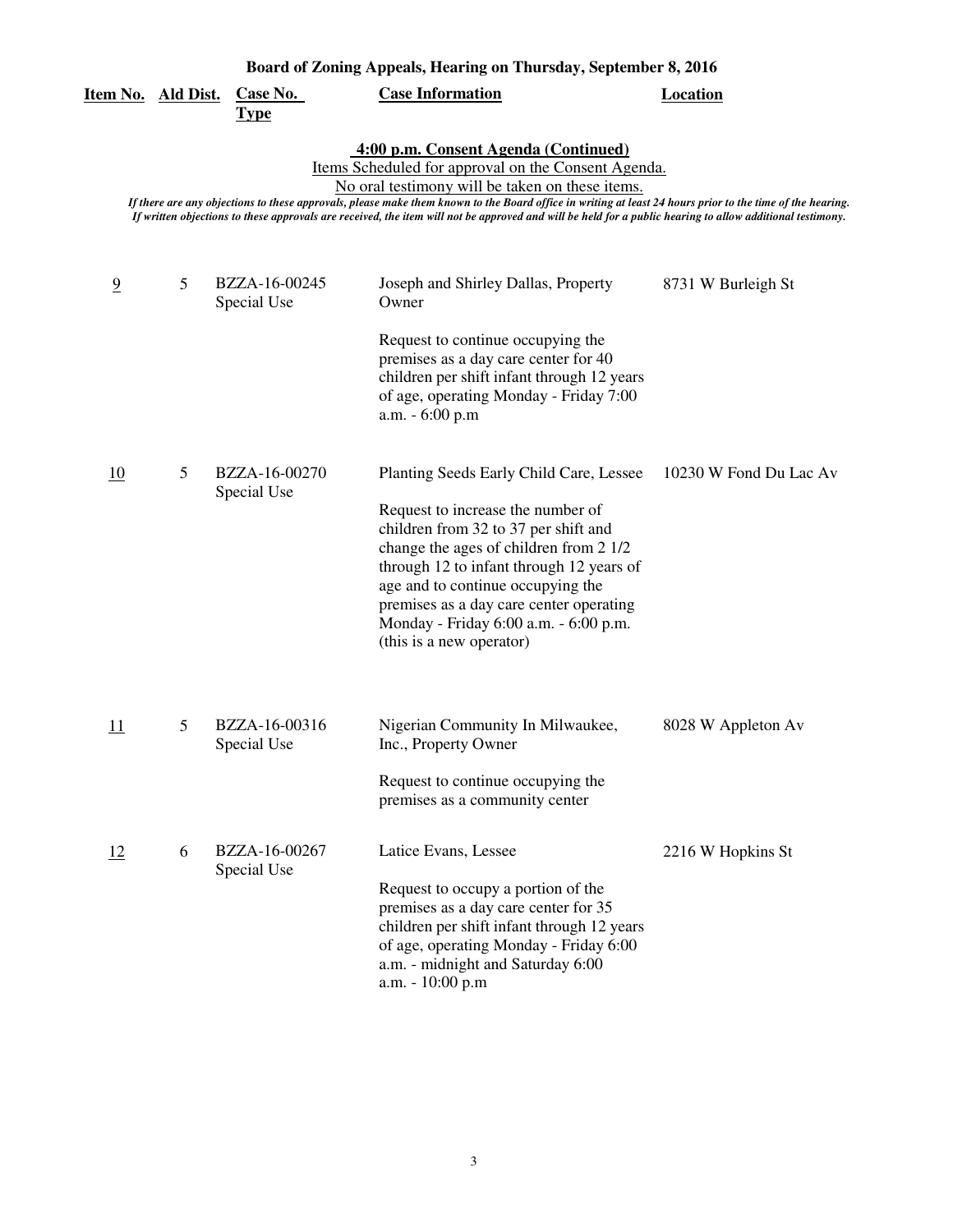| <u>Item No. Ald Dist.</u> |        | Case No.<br><b>Type</b>                      | <b>Case Information</b>                                                                                                                                                                                                                                                                                                                                                                                                                                                  | <b>Location</b>            |
|---------------------------|--------|----------------------------------------------|--------------------------------------------------------------------------------------------------------------------------------------------------------------------------------------------------------------------------------------------------------------------------------------------------------------------------------------------------------------------------------------------------------------------------------------------------------------------------|----------------------------|
|                           |        |                                              | 4:00 p.m. Consent Agenda (Continued)<br>Items Scheduled for approval on the Consent Agenda.<br>No oral testimony will be taken on these items.<br>If there are any objections to these approvals, please make them known to the Board office in writing at least 24 hours prior to the time of the hearing.<br>If written objections to these approvals are received, the item will not be approved and will be held for a public hearing to allow additional testimony. |                            |
| <u>13</u>                 | 6      | BZZA-16-00300<br>Special Use                 | Kidz It Is, Lessee<br>Request to increase the days of operation<br>from Monday - Saturday to<br>Monday - Sunday, and to continue<br>occupying the premises as a day care<br>center for 40 children per shift infant - 13<br>years of age, operating 6:00<br>a.m. - midnight                                                                                                                                                                                              | 2378 N Martin L King Jr Dr |
| 14                        | 6      | BZZA-16-00306<br><b>Dimensional Variance</b> | Faithful Mission Pentecostal Church of<br>Holiness, Property Owner<br>Request to continue to allow a fence that<br>does not meet the minimum required<br>landscaping (required opaque fence /<br>proposed chain link)                                                                                                                                                                                                                                                    | 935 W Keefe Av             |
| 15                        | 6      | BZZA-16-00309<br>Special Use                 | Tiawanna Veasley, Lessee<br>Request to increase the days of operation<br>from Monday - Friday to<br>Monday - Saturday and to continue<br>occupying the premises as a day care<br>center for 30 children per shift infant<br>through 12 years of age, operating 6:00<br>a.m. $-10:00$ p.m. (this is a new operator)                                                                                                                                                       | 642 W Garfield Av          |
| 16                        | $\tau$ | BZZA-16-00246<br>Special Use                 | Ulyses Dugger, Lessee<br>Request to continue occupying the<br>premises as a motor vehicle repair<br>facility and car wash                                                                                                                                                                                                                                                                                                                                                | 3823 W Fond Du Lac Av      |
| 17                        | 7      | BZZA-16-00293<br><b>Dimensional Variance</b> | Anita Jackson, Property Owner<br>Request to allow a side yard fence that<br>exceeds the maximum allowed height<br>(allowed 4 ft. / proposed 6 ft.)                                                                                                                                                                                                                                                                                                                       | 4219 N 39Th St             |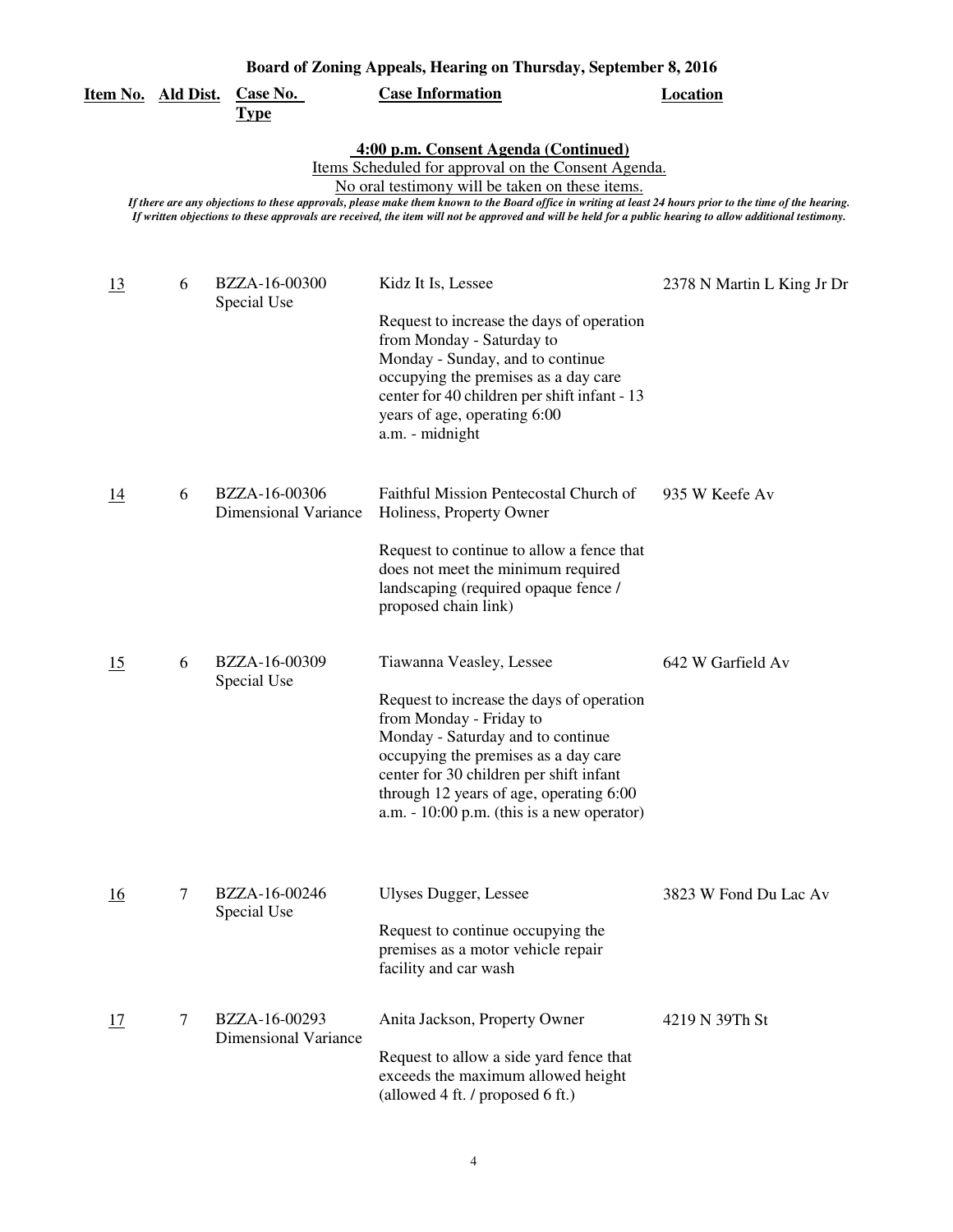| <u>Item No. Ald Dist.</u> |                | <b>Case No.</b><br><b>Type</b> | <b>Case Information</b>                                                                                                                                                                                                                                                                                                                                                                                                                                                  | <b>Location</b>       |
|---------------------------|----------------|--------------------------------|--------------------------------------------------------------------------------------------------------------------------------------------------------------------------------------------------------------------------------------------------------------------------------------------------------------------------------------------------------------------------------------------------------------------------------------------------------------------------|-----------------------|
|                           |                |                                | 4:00 p.m. Consent Agenda (Continued)<br>Items Scheduled for approval on the Consent Agenda.<br>No oral testimony will be taken on these items.<br>If there are any objections to these approvals, please make them known to the Board office in writing at least 24 hours prior to the time of the hearing.<br>If written objections to these approvals are received, the item will not be approved and will be held for a public hearing to allow additional testimony. |                       |
| <u>18</u>                 | 7              | BZZA-16-00298<br>Special Use   | Deshanaye Smith, Lessee<br>Request to continue occupying the<br>premises as a day care center for 14<br>children per shift infant through 12 years<br>of age, operating Monday - Sunday 7:00<br>a.m. - midnight (this is a new operator)                                                                                                                                                                                                                                 | 4235 W Fond Du Lac Av |
| <u>19</u>                 | 7              | BZZA-16-00315<br>Special Use   | Four Seasons Enterprises LLC, Property<br>Owner<br>Request to continue occupying the<br>premises as a motor vehicle sales and<br>repair facility                                                                                                                                                                                                                                                                                                                         | 3019 N 30Th St        |
| $\overline{20}$           | $\overline{7}$ | BZZA-16-00318<br>Special Use   | Jamia Lowe, Property Owner<br>Request to increase the number of<br>children from 40 to 47 per shift, and to<br>continue occupying the premises as a 24<br>hour day care center for children infant<br>through 12 years of age operating<br>Monday - Sunday                                                                                                                                                                                                               | 3632 W Burleigh St    |
| 21                        | 8              | BZZA-16-00289<br>Special Use   | Julio Ferrufino, Lessee<br>Request to occupy the premises as a<br>second-hand sales facility                                                                                                                                                                                                                                                                                                                                                                             | 2400 W Greenfield Av  |
| 22                        | 8              | BZZA-16-00291<br>Use Variance  | Lomeli Audio & Muffler, Lessee<br>Request to continue occupying the<br>premises as a motor vehicle repair<br>facility                                                                                                                                                                                                                                                                                                                                                    | 4115 W Greenfield Av  |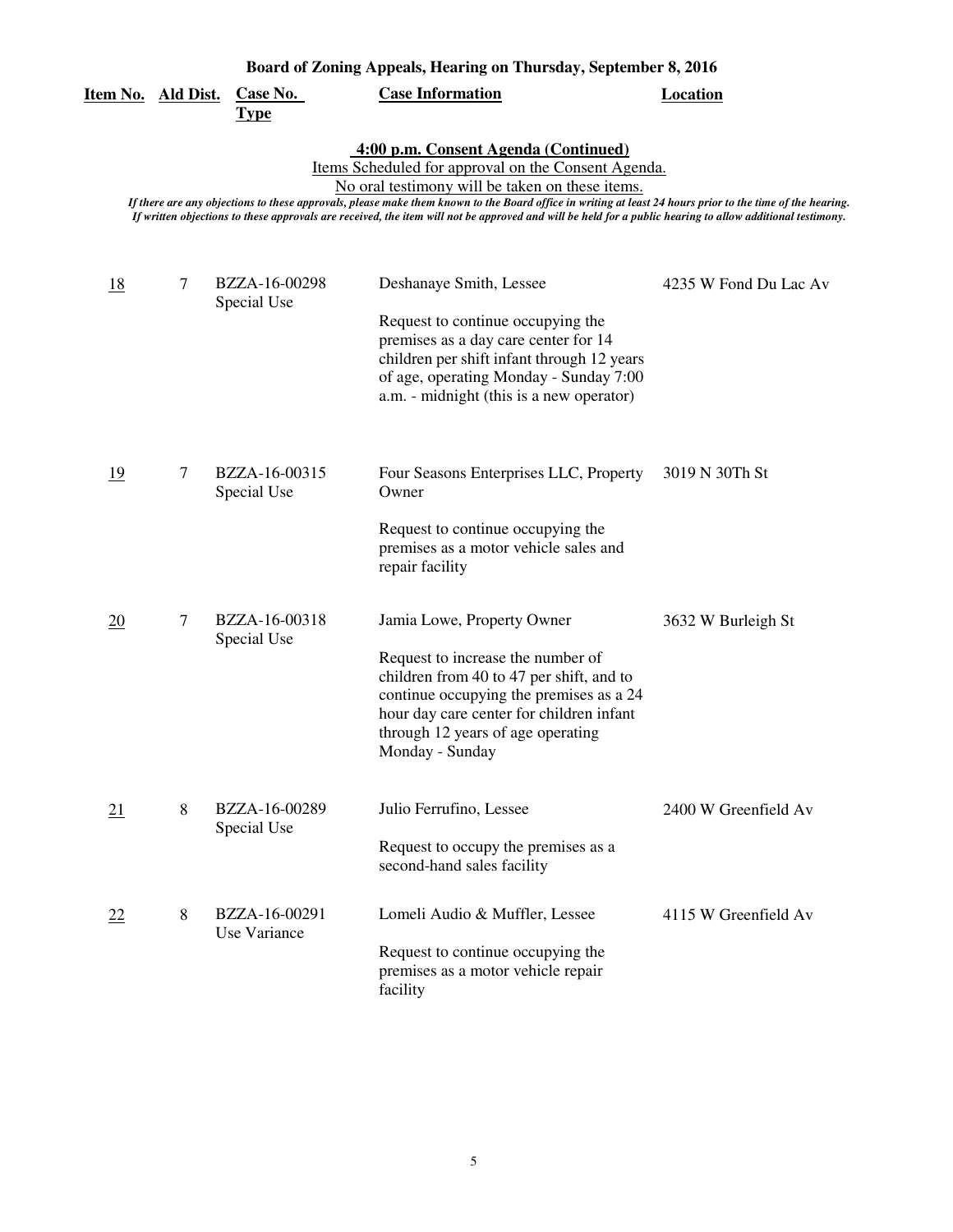| <u>Item No. Ald Dist.</u>                                                                                                                                                                                                                                                                                                                                                                                                                                                |    | <b>Case No.</b><br><u>Type</u>                        | <b>Case Information</b>                                                                                                                                                                                                                                                                     | <b>Location</b> |  |  |
|--------------------------------------------------------------------------------------------------------------------------------------------------------------------------------------------------------------------------------------------------------------------------------------------------------------------------------------------------------------------------------------------------------------------------------------------------------------------------|----|-------------------------------------------------------|---------------------------------------------------------------------------------------------------------------------------------------------------------------------------------------------------------------------------------------------------------------------------------------------|-----------------|--|--|
| 4:00 p.m. Consent Agenda (Continued)<br>Items Scheduled for approval on the Consent Agenda.<br>No oral testimony will be taken on these items.<br>If there are any objections to these approvals, please make them known to the Board office in writing at least 24 hours prior to the time of the hearing.<br>If written objections to these approvals are received, the item will not be approved and will be held for a public hearing to allow additional testimony. |    |                                                       |                                                                                                                                                                                                                                                                                             |                 |  |  |
| 23                                                                                                                                                                                                                                                                                                                                                                                                                                                                       | 8  | BZZA-16-00320<br>Special Use                          | Friedens Community Ministries, Lessee<br>Request to continue occupying a portion<br>of the premises as a social service<br>facility                                                                                                                                                         | 1615 S 22Nd St  |  |  |
| <u>24</u>                                                                                                                                                                                                                                                                                                                                                                                                                                                                | 9  | BZZA-16-00307<br>Use Variance                         | Joel Breen, Property Owner<br>Request to continue occupying the<br>premises as a second-hand sales facility                                                                                                                                                                                 | 8075 N 76Th St  |  |  |
| 25                                                                                                                                                                                                                                                                                                                                                                                                                                                                       | 9  | BZZA-16-00328<br>Special Use                          | Santana Delarosa, Lessee<br>Request to increase the hours of<br>operation from 6:00 a.m. - midnight to<br>5:30 a.m. - midnight, and to continue<br>occupying the premises as a day care<br>center for 21 children per shift infant<br>through 12 years of age, operating<br>Monday - Friday | 5225 W Mill Rd  |  |  |
| 26                                                                                                                                                                                                                                                                                                                                                                                                                                                                       | 9  | BZZA-16-00348<br>Use Variance                         | Jameisha Nash, Lessee<br>Request to continue occupying the<br>premises as a day care center for 150<br>children per shift infant through 12 years<br>of age, operating Monday - Sunday 6:00<br>a.m. - midnight (this is a new operator)                                                     | 7155 N 43Rd St  |  |  |
| 27                                                                                                                                                                                                                                                                                                                                                                                                                                                                       | 10 | BZZA-16-00132<br>Dimensional Variance,<br>Special Use | <b>Bill Taras, Property Owner</b><br>Request to construct an addition to the<br>existing motor vehicle repair facility that<br>includes street-facing overhead garage<br>doors and does not meet the minimum<br>required landscaping                                                        | 5519 W Vliet St |  |  |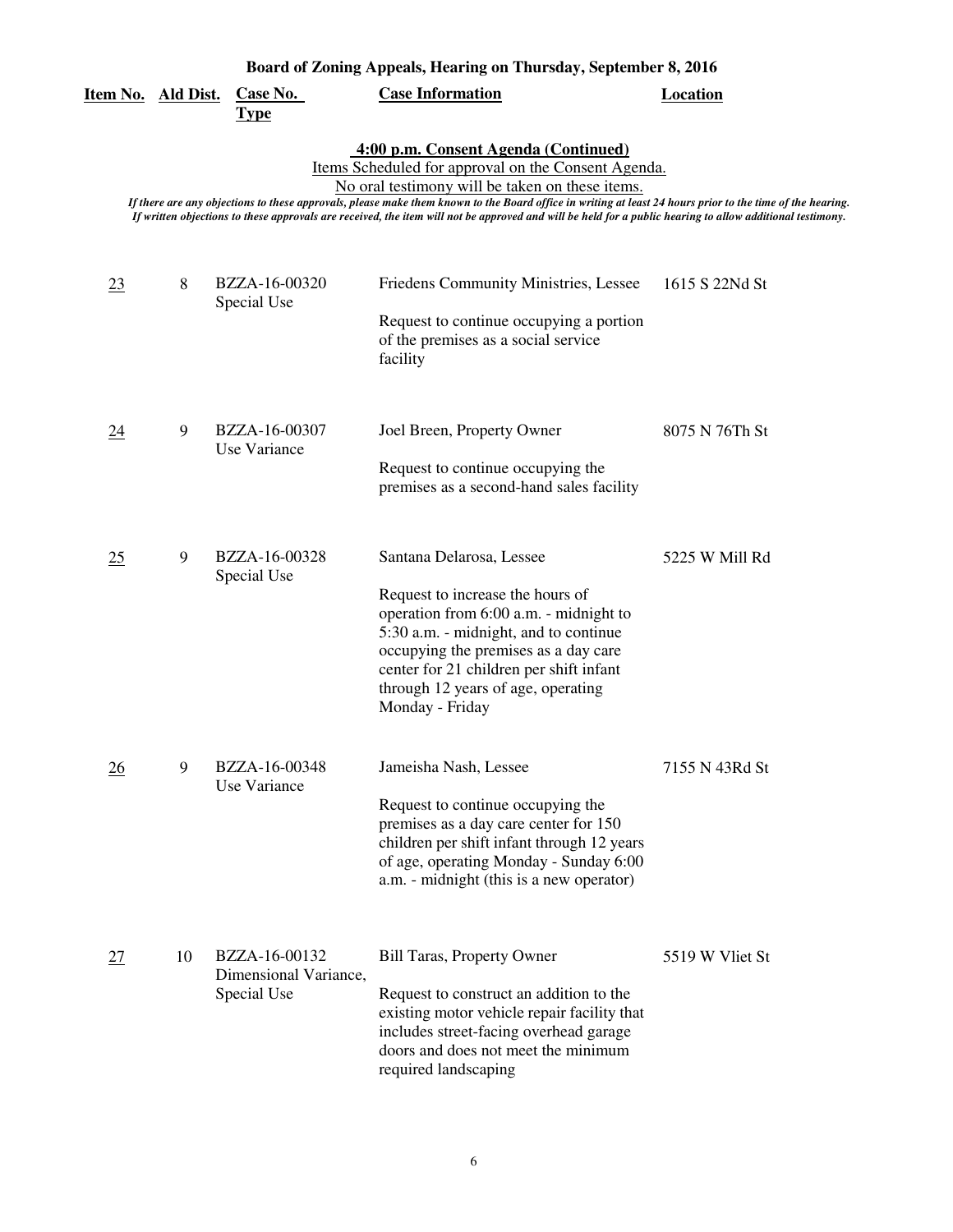| Item No. Ald Dist. |    | <b>Case No.</b><br><b>Type</b>  | <b>Case Information</b>                                                                                                                                                                                                                                                                                                                                                                                                                                                  | <b>Location</b>    |
|--------------------|----|---------------------------------|--------------------------------------------------------------------------------------------------------------------------------------------------------------------------------------------------------------------------------------------------------------------------------------------------------------------------------------------------------------------------------------------------------------------------------------------------------------------------|--------------------|
|                    |    |                                 | 4:00 p.m. Consent Agenda (Continued)<br>Items Scheduled for approval on the Consent Agenda.<br>No oral testimony will be taken on these items.<br>If there are any objections to these approvals, please make them known to the Board office in writing at least 24 hours prior to the time of the hearing.<br>If written objections to these approvals are received, the item will not be approved and will be held for a public hearing to allow additional testimony. |                    |
| $\frac{28}{5}$     | 10 | BZZA-16-00296<br>Special Use    | Angela Anderson, Lessee<br>Request to occupy a portion of the<br>premises as a social service facility                                                                                                                                                                                                                                                                                                                                                                   | 6815 W Capitol Dr  |
| 29                 | 10 | BZZA-16-00304<br>Use Variance   | Maxie's Milwaukee LLC, Lessee<br>Request to continue occupying a portion<br>of the premises as a principal use parking<br>lot                                                                                                                                                                                                                                                                                                                                            | 6820 W O Connor St |
| 30                 | 10 | BZZA-16-00342<br>Special Use    | Gertrude Byrd, Lessee<br>Request to increase the number of<br>children from 12 to 20 per shift and<br>increase the hours of operation from<br>6:00 a.m. - midnight Monday - Saturday<br>to $5:00$ a.m. - midnight<br>Monday - Sunday, and to continue<br>occupying the premises as a day care<br>center for children infant through 12<br>years of age (this is a new operator)                                                                                          | 5506 W Center St   |
| <u>31</u>          |    | 11 BZZA-16-00330<br>Special Use | Arshad Ali, Property Owner<br>Request to continue occupying the<br>premises as a motor vehicle filling<br>station                                                                                                                                                                                                                                                                                                                                                        | 3908 S 76Th St     |
| 32                 | 11 | BZZA-16-00337<br>Special Use    | Tomara Orr, Lessee<br>Request to occupy a portion of the<br>premises as a second-hand sales facility                                                                                                                                                                                                                                                                                                                                                                     | 7513 W Oklahoma Av |
| 33                 | 12 | BZZA-16-00297<br>Special Use    | WI Facets, Lessee<br>Request to continue occupying a portion<br>of the premises as a social service<br>facility                                                                                                                                                                                                                                                                                                                                                          | 600 W Virginia St  |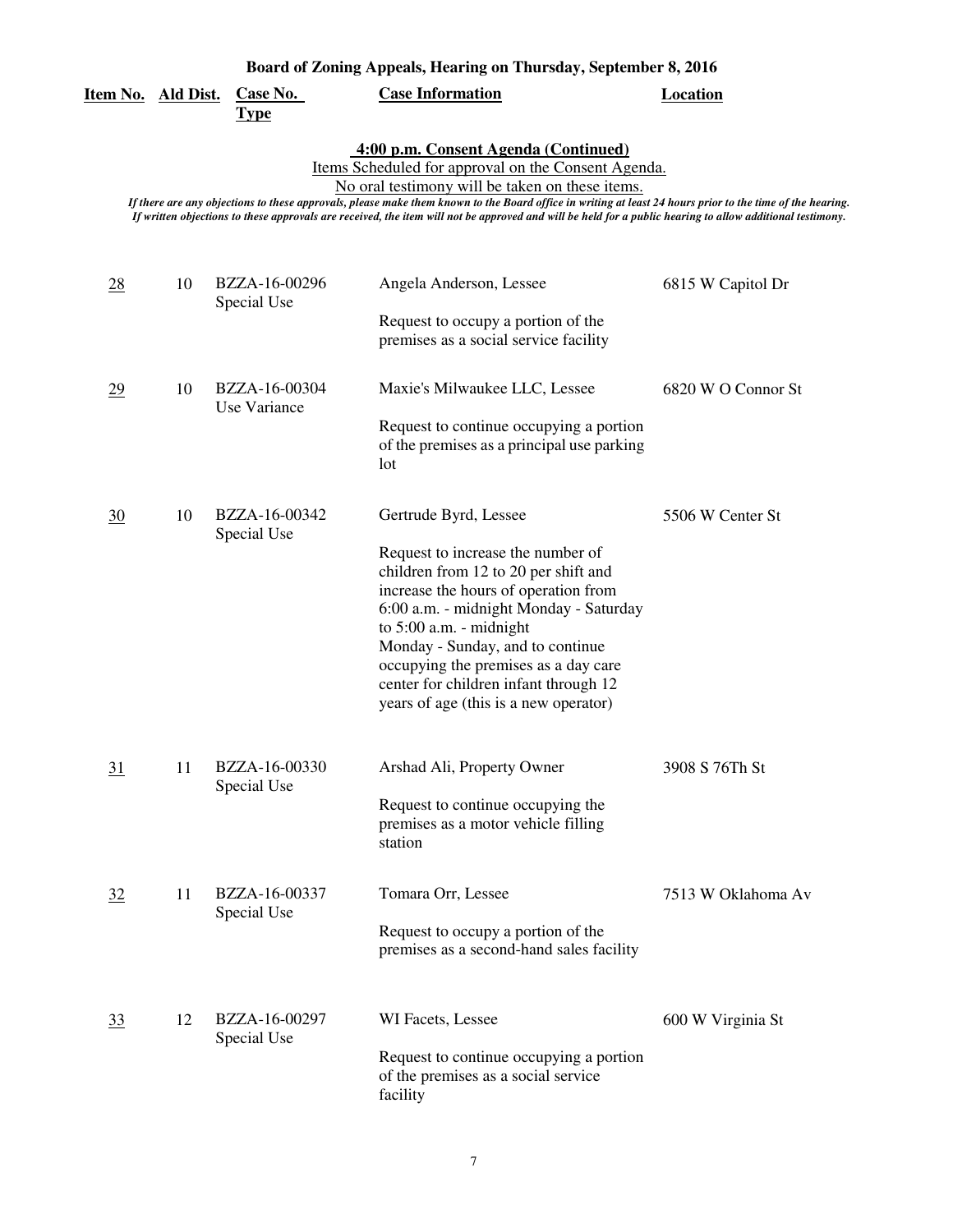| Board of Zoning Appeals, Hearing on Thursday, September 8, 2016 |  |  |  |  |  |
|-----------------------------------------------------------------|--|--|--|--|--|
|-----------------------------------------------------------------|--|--|--|--|--|

| <u>Item No. Ald Dist.</u>                                                                                                                                                                                                                                                                                                                                                                                                                                                |    | <b>Case No.</b><br><b>Type</b> | <b>Case Information</b>                                                                                                                                                             | <b>Location</b>       |  |  |
|--------------------------------------------------------------------------------------------------------------------------------------------------------------------------------------------------------------------------------------------------------------------------------------------------------------------------------------------------------------------------------------------------------------------------------------------------------------------------|----|--------------------------------|-------------------------------------------------------------------------------------------------------------------------------------------------------------------------------------|-----------------------|--|--|
| 4:00 p.m. Consent Agenda (Continued)<br>Items Scheduled for approval on the Consent Agenda.<br>No oral testimony will be taken on these items.<br>If there are any objections to these approvals, please make them known to the Board office in writing at least 24 hours prior to the time of the hearing.<br>If written objections to these approvals are received, the item will not be approved and will be held for a public hearing to allow additional testimony. |    |                                |                                                                                                                                                                                     |                       |  |  |
| $\overline{34}$                                                                                                                                                                                                                                                                                                                                                                                                                                                          | 12 | BZZA-16-00311<br>Use Variance  | Concorde Investments LLC, Property<br>Owner                                                                                                                                         | 317 W National Av A   |  |  |
|                                                                                                                                                                                                                                                                                                                                                                                                                                                                          |    |                                | Request to occupy the premises as a<br>general office                                                                                                                               |                       |  |  |
| 35                                                                                                                                                                                                                                                                                                                                                                                                                                                                       | 12 | BZZA-16-00313<br>Special Use   | National Hotel Milwaukee, LLC,<br><b>Property Owner</b>                                                                                                                             | 1515 W National Av    |  |  |
|                                                                                                                                                                                                                                                                                                                                                                                                                                                                          |    |                                | Request to continue occupying the<br>premises as a rooming house for 52<br>occupants                                                                                                |                       |  |  |
| $\frac{36}{5}$                                                                                                                                                                                                                                                                                                                                                                                                                                                           | 12 | BZZA-16-00314<br>Special Use   | Javier Sanchez, Lessee                                                                                                                                                              | 111 E Mineral St      |  |  |
|                                                                                                                                                                                                                                                                                                                                                                                                                                                                          |    |                                | Request to continue occupying the<br>premises as a motor vehicle sales and<br>repair facility (this is a new operator)                                                              |                       |  |  |
| $\frac{37}{2}$                                                                                                                                                                                                                                                                                                                                                                                                                                                           | 12 | BZZA-16-00317<br>Special Use   | Kar Vang, Lessee                                                                                                                                                                    | 1801 W Becher St      |  |  |
|                                                                                                                                                                                                                                                                                                                                                                                                                                                                          |    |                                | Request to continue occupying the<br>premises as a day care center for 20<br>children per shift infant through 12 years<br>of age, operator Monday - Friday 6:00<br>a.m. - midnight |                       |  |  |
| $\frac{38}{5}$                                                                                                                                                                                                                                                                                                                                                                                                                                                           | 12 | BZZA-16-00331<br>Special Use   | El Rey Enterprises II LLC, Property<br>Owner                                                                                                                                        | 1301 W Forest Home Av |  |  |
|                                                                                                                                                                                                                                                                                                                                                                                                                                                                          |    |                                | Request to continue occupying the<br>premises as a principal use parking lot                                                                                                        |                       |  |  |
| <u>39</u>                                                                                                                                                                                                                                                                                                                                                                                                                                                                | 12 | BZZA-16-00335<br>Special Use   | Hugo Alarcon, Property Owner                                                                                                                                                        | 938 W Lapham          |  |  |
|                                                                                                                                                                                                                                                                                                                                                                                                                                                                          |    |                                | Request to continue occupying a portion<br>of the premises as a general office<br>facility                                                                                          |                       |  |  |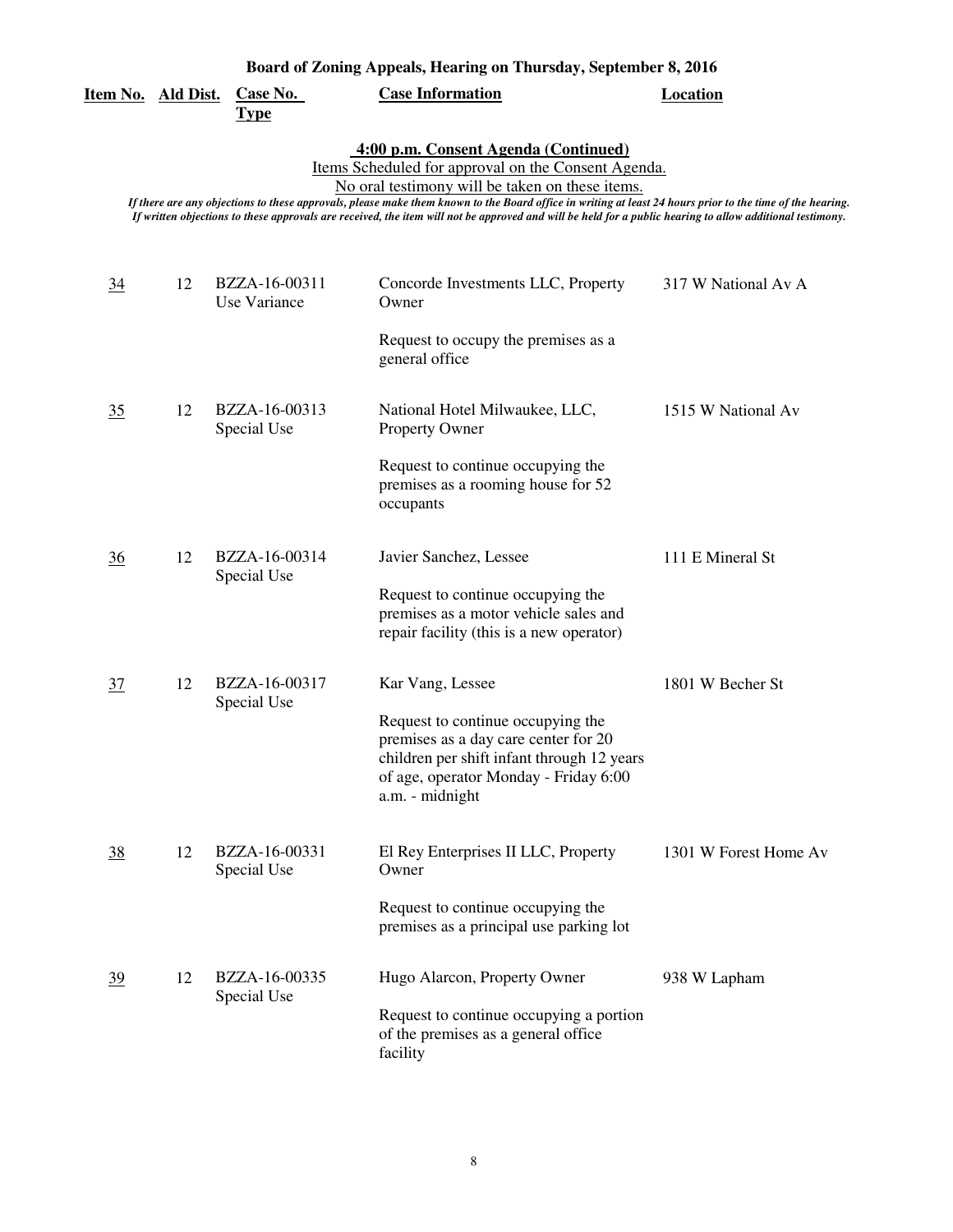| <u>Item No. Ald Dist.</u> |    | <u>Case No.</u><br><b>Type</b> | <b>Case Information</b>                                                                                                                                                                                                                                                                                                                                                                                                                                                  | <b>Location</b>   |
|---------------------------|----|--------------------------------|--------------------------------------------------------------------------------------------------------------------------------------------------------------------------------------------------------------------------------------------------------------------------------------------------------------------------------------------------------------------------------------------------------------------------------------------------------------------------|-------------------|
|                           |    |                                | 4:00 p.m. Consent Agenda (Continued)<br>Items Scheduled for approval on the Consent Agenda.<br>No oral testimony will be taken on these items.<br>If there are any objections to these approvals, please make them known to the Board office in writing at least 24 hours prior to the time of the hearing.<br>If written objections to these approvals are received, the item will not be approved and will be held for a public hearing to allow additional testimony. |                   |
| 40                        | 13 | BZZA-16-00323<br>Use Variance  | PLS Financial Solutions of WI, Inc,<br>Lessee                                                                                                                                                                                                                                                                                                                                                                                                                            | 3904 S 27Th St    |
|                           |    |                                | Request to add a currency exchange<br>facility to the existing nonconforming<br>payday loan facility                                                                                                                                                                                                                                                                                                                                                                     |                   |
| <u>41</u>                 | 14 | BZZA-16-00164<br>Special Use   | Alfredo Hernandez, Lessee<br>Request to continue occupying the<br>premises as a motor vehicle sales and<br>repair facility                                                                                                                                                                                                                                                                                                                                               | 3170 S 13Th St    |
| 42                        | 14 | BZZA-16-00310<br>Special Use   | Walgreen Co., Lessee<br>Request to continue occupying a portion<br>of the premises as a drive-through<br>facility                                                                                                                                                                                                                                                                                                                                                        | 620 W Oklahoma Av |
| 43                        | 15 | BZZA-16-00213<br>Special Use   | Keith Dotson, Property Owner<br>Request to continue occupying a portion<br>of the premises as a religious assembly<br>hall                                                                                                                                                                                                                                                                                                                                               | 1934 W North Av   |
| 44                        | 15 | BZZA-16-00301<br>Special Use   | Vliet Shell, Property Owner<br>Request to continue occupying the<br>premises as a motor vehicle filling<br>station                                                                                                                                                                                                                                                                                                                                                       | 3611 W Vliet St   |
| $\overline{45}$           | 15 | BZZA-16-00321<br>Special Use   | Friedens Community Ministries, Lessee<br>Request to continue occupying the<br>premises as a social service facility                                                                                                                                                                                                                                                                                                                                                      | 1220 W Vliet St   |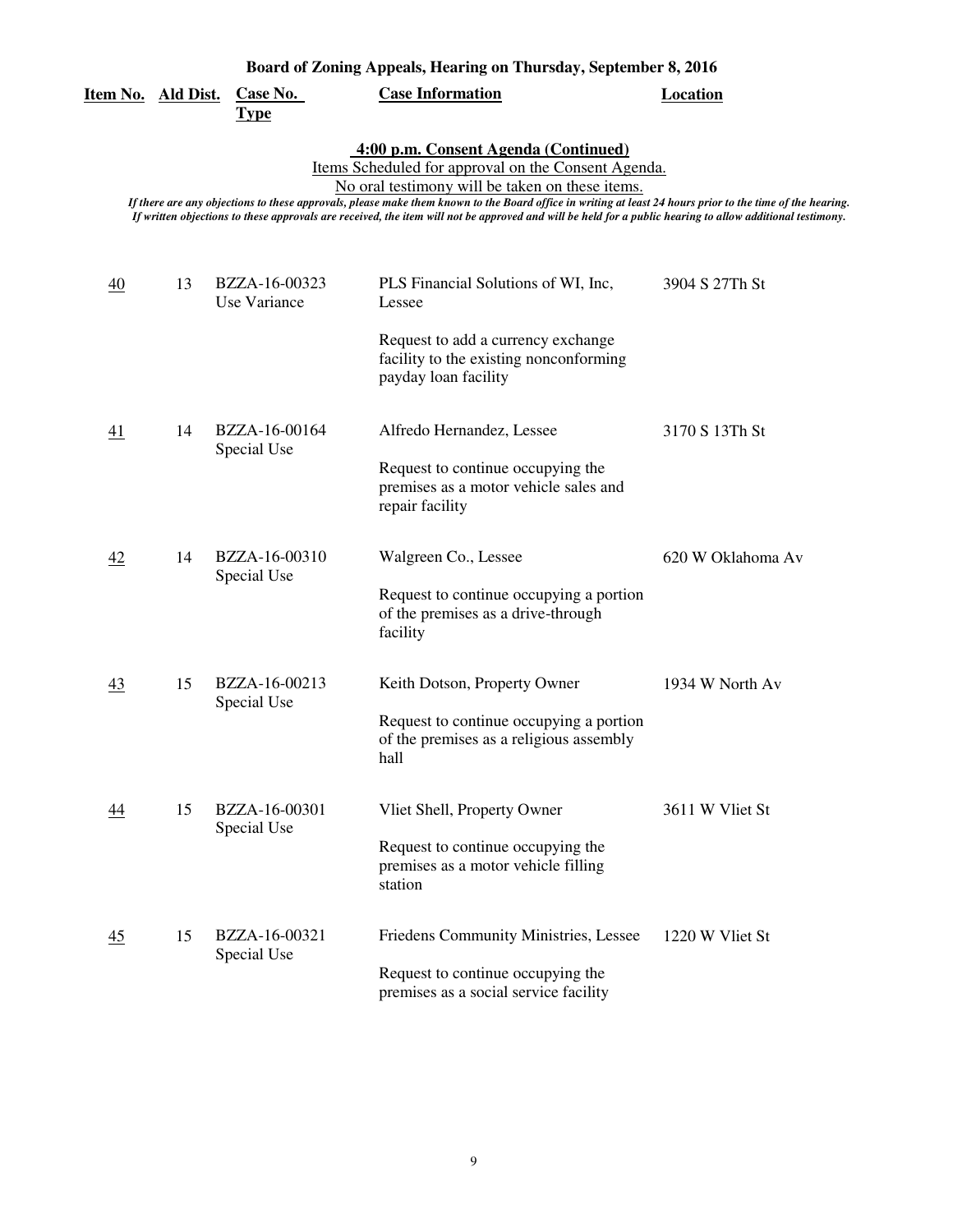| <u>Item No. Ald Dist.</u>                                                                                                                                                                                                                                                                                                                                                                                                                                                |                | <b>Case No.</b><br><b>Type</b> | <b>Case Information</b>                                                                                                                                                                                                                                                                                      | <b>Location</b>       |  |
|--------------------------------------------------------------------------------------------------------------------------------------------------------------------------------------------------------------------------------------------------------------------------------------------------------------------------------------------------------------------------------------------------------------------------------------------------------------------------|----------------|--------------------------------|--------------------------------------------------------------------------------------------------------------------------------------------------------------------------------------------------------------------------------------------------------------------------------------------------------------|-----------------------|--|
| 4:00 p.m. Consent Agenda (Continued)<br>Items Scheduled for approval on the Consent Agenda.<br>No oral testimony will be taken on these items.<br>If there are any objections to these approvals, please make them known to the Board office in writing at least 24 hours prior to the time of the hearing.<br>If written objections to these approvals are received, the item will not be approved and will be held for a public hearing to allow additional testimony. |                |                                |                                                                                                                                                                                                                                                                                                              |                       |  |
| $\frac{46}{5}$                                                                                                                                                                                                                                                                                                                                                                                                                                                           | 15             | BZZA-16-00339<br>Special Use   | Ernest Zazueta, Property Owner<br>Request to increase the hours of<br>operation from 5:30 a.m. - 11:30 p.m. to<br>5:30 a.m. - midnight, and to continue<br>occupying the premises as a day care<br>center for 18 children per shift infant<br>through 12 years of age, operating<br>Monday - Sunday          | 3529 W Vliet St       |  |
| 47                                                                                                                                                                                                                                                                                                                                                                                                                                                                       | 1              | BZZA-16-00070<br>Special Use   | Shernice Pierce, Lessee<br>Request to increase the hours of<br>operation from 5:30 a.m. - midnight to<br>5:00 a.m. - midnight and to continue<br>occupying the premises as a day care<br>center for 80 children per shift infant - 13<br>years of age, operating Monday - Sunday<br>(this is a new operator) | 4861 N Teutonia Av    |  |
| 48                                                                                                                                                                                                                                                                                                                                                                                                                                                                       | $\overline{2}$ | BZZA-16-00223<br>Special Use   | Selina Smith, Lessee<br>Request to continue occupying the<br>premises as a day care center for 47<br>children per shift infant - 12 years of age,<br>operating Monday - Sunday 5:30<br>a.m. - midnight                                                                                                       | 8711 W Fond Du Lac Av |  |
| 49                                                                                                                                                                                                                                                                                                                                                                                                                                                                       | $\overline{2}$ | BZZA-16-00290<br>Special Use   | Gro Family Services, Lessee<br>Request to continue occupying a portion<br>of the premises as a social service<br>facility                                                                                                                                                                                    | 6400 W Capitol Dr     |  |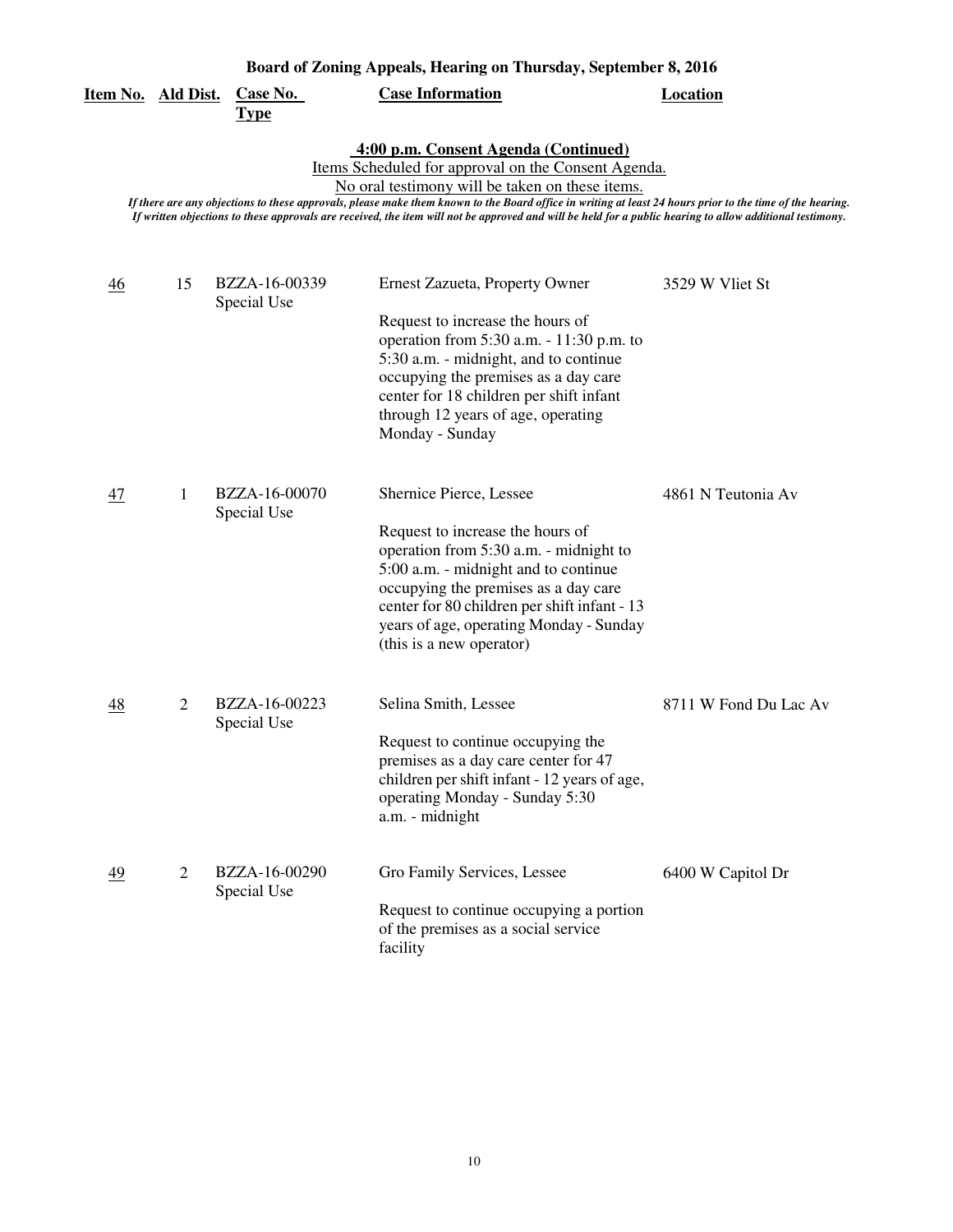|           | Board of Zoning Appeals, Hearing on Thursday, September 8, 2016 |                              |                                                                                                                                                                     |                    |  |
|-----------|-----------------------------------------------------------------|------------------------------|---------------------------------------------------------------------------------------------------------------------------------------------------------------------|--------------------|--|
| Item No.  | Ald Dist.                                                       | Case No.<br><b>Type</b>      | <b>Case Information</b>                                                                                                                                             | Location           |  |
|           |                                                                 |                              | 4:00 p.m. Administrative Review                                                                                                                                     |                    |  |
|           |                                                                 |                              | Items Scheduled for consideration and action by the Board in Administrative Review.                                                                                 |                    |  |
|           |                                                                 |                              | No oral testimony will be taken on these items.                                                                                                                     |                    |  |
| <u>50</u> | 15                                                              | BZZA-16-00121<br>Special Use | Advanced Waste Services, Inc., Lessee<br>Request to continue occupying a portion<br>of the premises as a heavy motor vehicle<br>outdoor storage facility (this is a | 4212 W Highland Bl |  |

#### **4:30 p.m. Public Hearings**

rehearing of case #34105)

Please note that each item scheduled for a public hearing has been scheduled for approximately five to ten minutes. If an item takes longer than its allotted time, the item may be adjourned to the next available hearing date.

| <u>51</u> | 4 | BZZA-16-00268<br>Use Variance         | Mei Hua Market, LLC, Prospective<br>Buyer                                                                                                                                                                                                   | 2404 W Clybourn St |
|-----------|---|---------------------------------------|---------------------------------------------------------------------------------------------------------------------------------------------------------------------------------------------------------------------------------------------|--------------------|
|           |   |                                       | Request to occupy the premises as a<br>general retail establishment                                                                                                                                                                         |                    |
| <u>52</u> | 4 | BZZA-16-00288<br>Dimensional Variance | Cedar Square, LLC, Property Owner<br>Request to construct a multi-family<br>dwelling that does not meet the<br>minimum required rear setback or the<br>minimum required lot area per dwelling<br>unit                                       | 830 N 15Th St      |
| <u>53</u> | 5 | BZZA-16-00349<br>Special Use          | Sunny Days to Learn & Play Children's<br>Center, Prospective Buyer<br>Request to occupy the premises as a day<br>care center for 80 children per shift<br>infant through 12 years of age, operating<br>Monday - Sunday 6:00 a.m. - midnight | 10226 W Capitol Dr |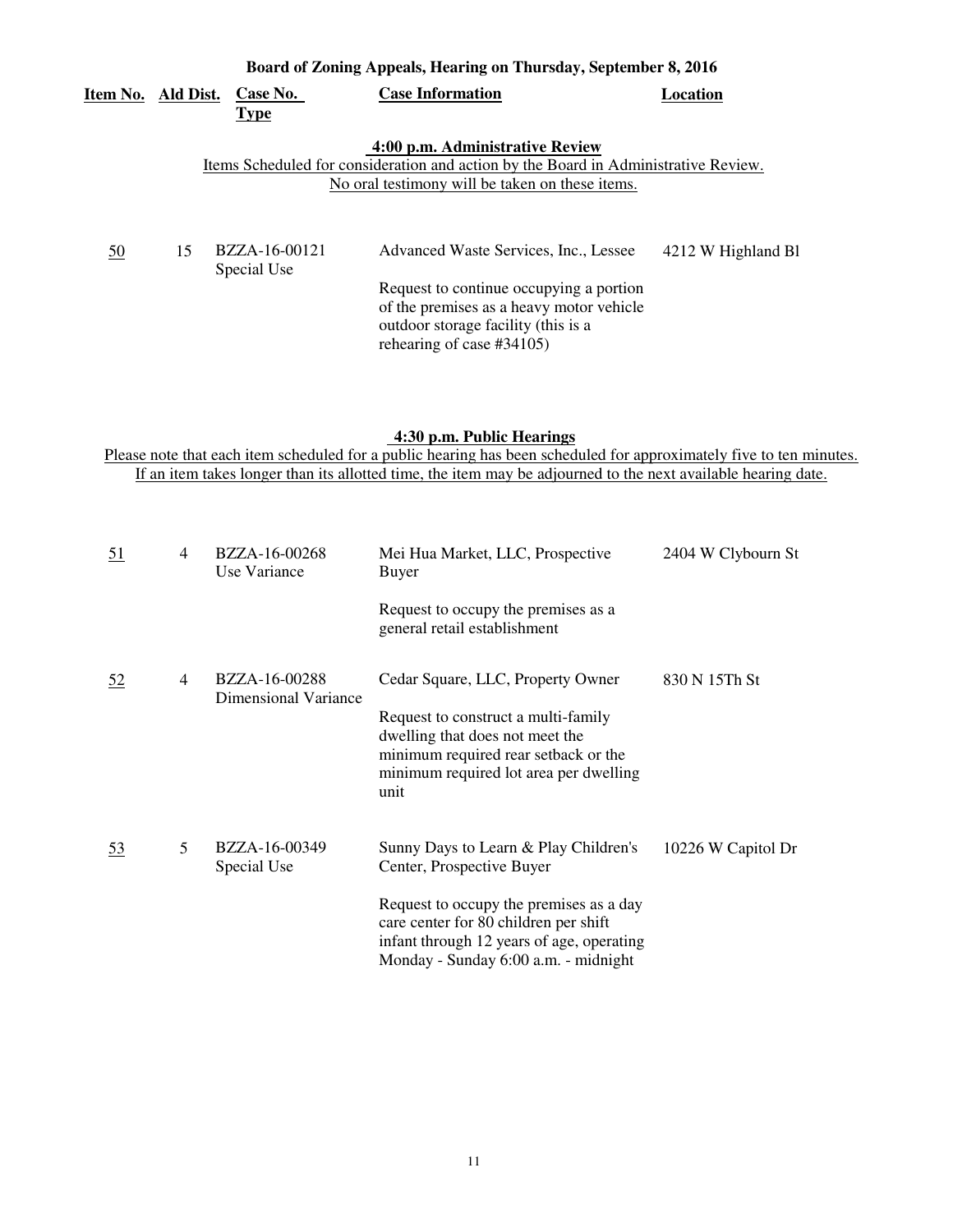| Board of Zoning Appeals, Hearing on Thursday, September 8, 2016 |   |                                |                                                                                                                                                                                                                                                                                                                                                                                              |                      |  |
|-----------------------------------------------------------------|---|--------------------------------|----------------------------------------------------------------------------------------------------------------------------------------------------------------------------------------------------------------------------------------------------------------------------------------------------------------------------------------------------------------------------------------------|----------------------|--|
| Item No. Ald Dist.                                              |   | <b>Case No.</b><br><b>Type</b> | <b>Case Information</b>                                                                                                                                                                                                                                                                                                                                                                      | <b>Location</b>      |  |
|                                                                 |   |                                | 4:30 p.m. Public Hearings (Continued)<br>Please note that each item scheduled for a public hearing has been scheduled for approximately five to ten minutes.<br>If an item takes longer than its allotted time, the item may be adjourned to the next available hearing date.                                                                                                                |                      |  |
| $\underline{54}$                                                | 7 | BZZA-16-00277<br>Special Use   | Glenda Hampton, Lessee<br>Request to occupy the premises as a<br>transitional living facility for 23<br>occupants                                                                                                                                                                                                                                                                            | 4821 W Burleigh St   |  |
| 55                                                              | 8 | BZZA-16-00345<br>Special Use   | Eco-Site, Inc., Lessee<br>Request to erect a transmission tower                                                                                                                                                                                                                                                                                                                              | 2059 S 33Rd St       |  |
| $\underline{56}$                                                | 8 | BZZA-16-00336<br>Special Use   | Verizon Wireless Personal<br>Communications, LP, Lessee<br>Request to erect a transmission tower                                                                                                                                                                                                                                                                                             | 1236 S Layton        |  |
| <u>57</u>                                                       | 9 | BZZA-16-00165<br>Special Use   | Continental AI Corp, Property Owner<br>Request to construct a new building and<br>to occupy the premises as a motor<br>vehicle filling station                                                                                                                                                                                                                                               | 6418 W Mill Rd       |  |
| <u>58</u>                                                       | 9 | BZZA-16-00232<br>Special Use   | Institute of Technology & Academics,<br>Lessee<br>Request to occupy a portion of the<br>premises as an elementary school for<br>105 students grades K4 - 5, operating<br>Monday - Friday 7:30 a.m. - 5:30 p.m.<br>and Saturday 9:00 a.m. - 1:00 p.m. and a<br>day care center for 80 children per shift<br>infant through 12 years of age, operating<br>Monday - Friday 6:00 a.m. - 7:00 p.m | 8524 W Brown Deer Rd |  |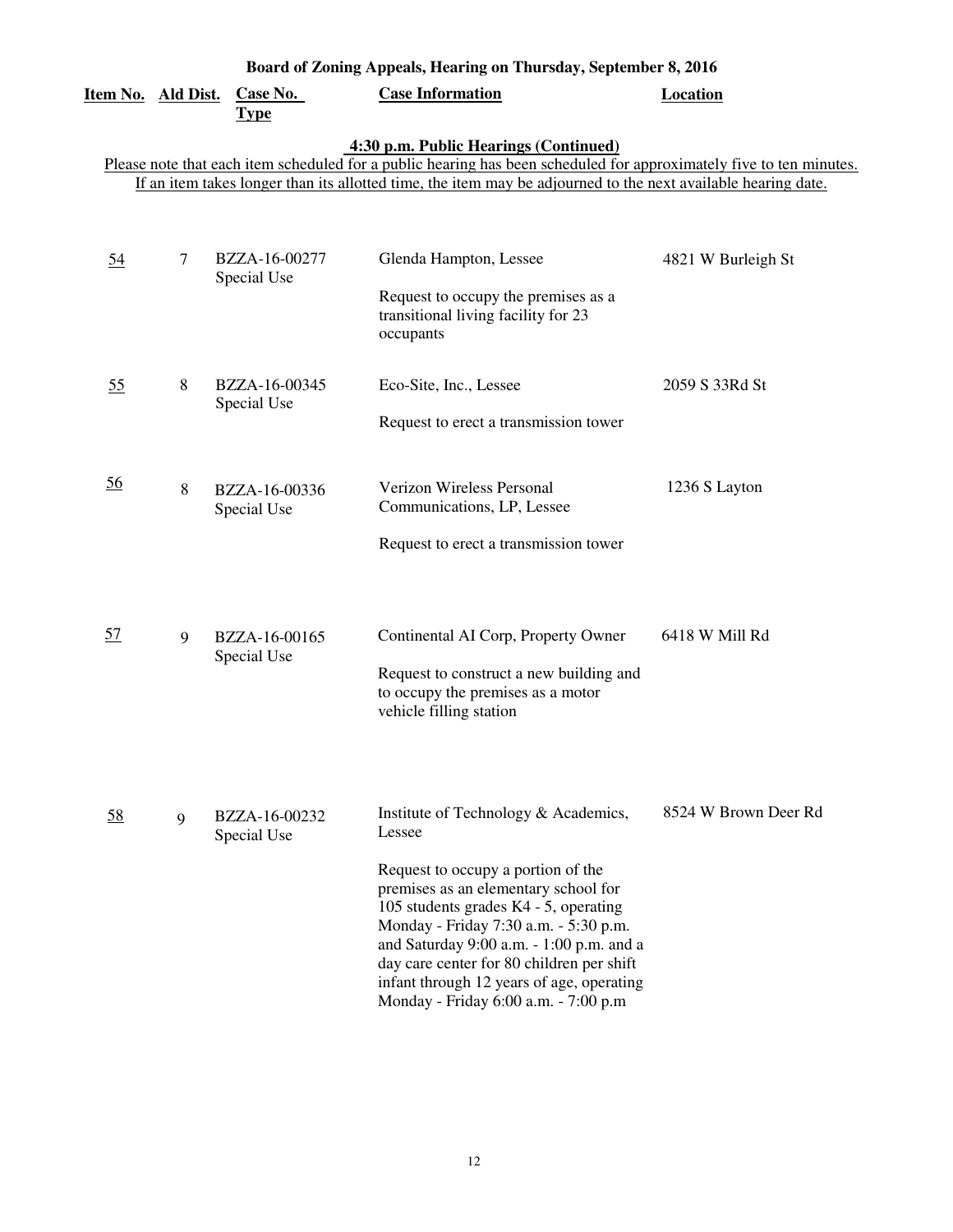| Board of Zoning Appeals, Hearing on Thursday, September 8, 2016 |    |                                              |                                                                                                                                                  |                       |  |  |
|-----------------------------------------------------------------|----|----------------------------------------------|--------------------------------------------------------------------------------------------------------------------------------------------------|-----------------------|--|--|
| Item No. Ald Dist.                                              |    | Case No.<br><b>Type</b>                      | <b>Case Information</b>                                                                                                                          | <b>Location</b>       |  |  |
|                                                                 |    |                                              | 5:30 p.m. Public Hearings<br>Please note that each item scheduled for a public hearing has been scheduled for approximately five to ten minutes. |                       |  |  |
|                                                                 |    |                                              | If an item takes longer than its allotted time, the item may be adjourned to the next available hearing date.                                    |                       |  |  |
| 59                                                              | 10 | BZZA-16-00253<br>Special Use                 | Samantha Wright, Lessee<br>Request to occupy a portion of the                                                                                    | 5806 W Burleigh St    |  |  |
|                                                                 |    |                                              | premises as a day care center for 25<br>children per shift 4 through 12 years of<br>age, operating Monday - Friday 6:00<br>a.m. - midnight       |                       |  |  |
| 60                                                              | 10 | BZZA-16-00240                                | Clear Channel Outdoor, Lessee                                                                                                                    | 9715 W Blue Mound Rd  |  |  |
|                                                                 |    | Use Variance                                 | Request to erect an off-premise sign                                                                                                             |                       |  |  |
| 61                                                              | 10 | BZZA-16-00333<br>Dimensional Variance,       | Clear Channel Outdoor, Lessee                                                                                                                    | 10001 W Blue Mound Rd |  |  |
|                                                                 |    | Use Variance                                 | Request to erect an off-premise sign that<br>does not meet the minimum street lot<br>line setback                                                |                       |  |  |
| 62                                                              | 11 | BZZA-16-00255<br><b>Dimensional Variance</b> | 3928 LLC, Property Owner                                                                                                                         | 3928 S 76Th St        |  |  |
|                                                                 |    |                                              | Request to construct a building that<br>exceeds the maximum allowed front<br>setback (allowed 70 ft. / proposed 85 ft.)                          |                       |  |  |
| 63                                                              | 12 | BZZA-16-00271<br>Special Use                 | United Community Center, Property<br>Owner                                                                                                       | 1038 S 6Th St         |  |  |
|                                                                 |    |                                              | Request to construct a building and to<br>occupy the premises as a social service<br>facility                                                    |                       |  |  |
| <u>64</u>                                                       | 12 | BZZA-16-00325<br><b>Dimensional Variance</b> | Alfredo Gonzalez, Property Owner                                                                                                                 | 2483 S 12Th St        |  |  |
|                                                                 |    |                                              | Request to allow a parking space in the<br>front yard                                                                                            |                       |  |  |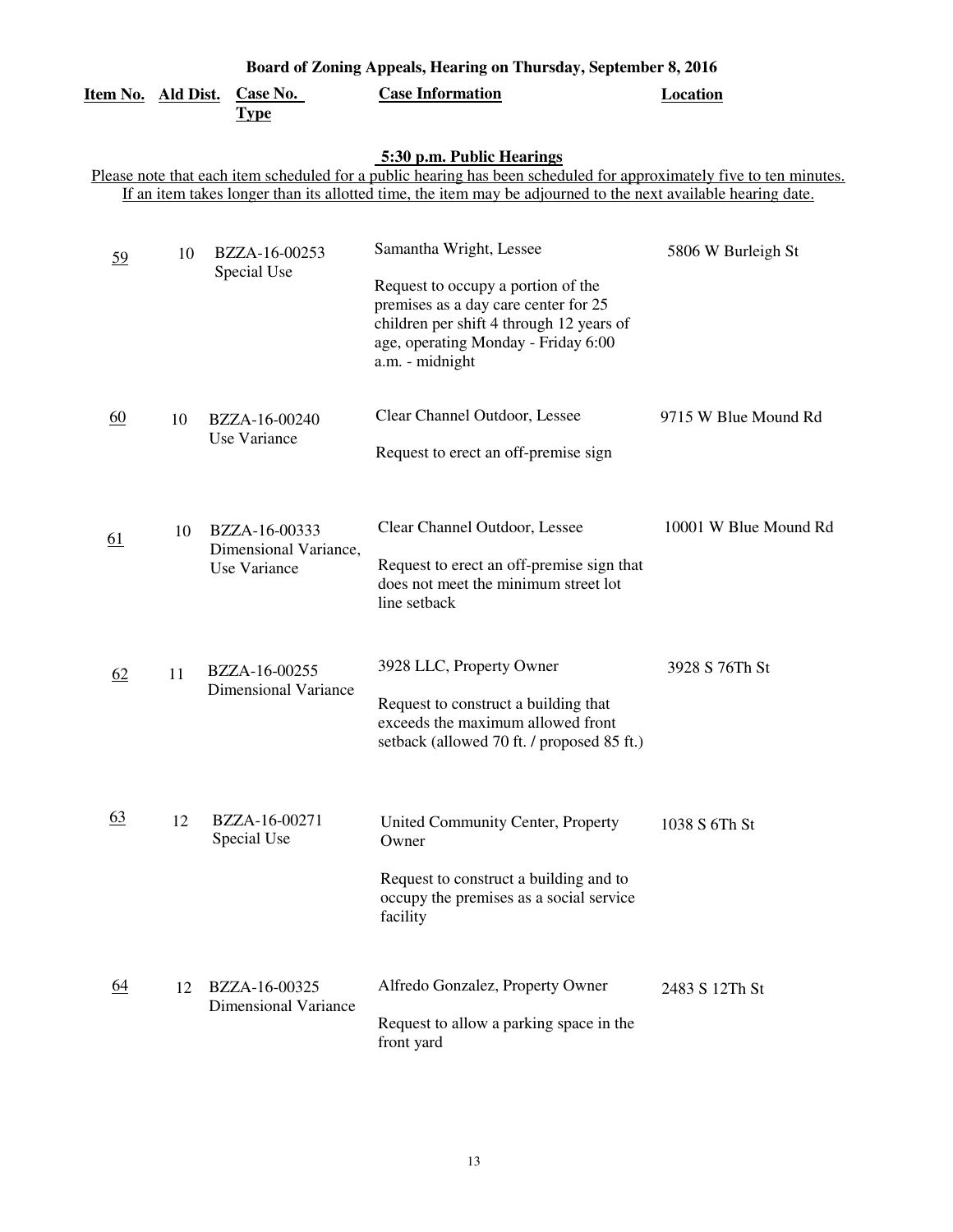| Item No. Ald Dist.                                                                                                                                                                                                                                                            |    | <b>Case No.</b><br><b>Type</b>        | <b>Case Information</b>                                                                                   | Location         |  |  |
|-------------------------------------------------------------------------------------------------------------------------------------------------------------------------------------------------------------------------------------------------------------------------------|----|---------------------------------------|-----------------------------------------------------------------------------------------------------------|------------------|--|--|
| 5:30 p.m. Public Hearings (Continued)<br>Please note that each item scheduled for a public hearing has been scheduled for approximately five to ten minutes.<br>If an item takes longer than its allotted time, the item may be adjourned to the next available hearing date. |    |                                       |                                                                                                           |                  |  |  |
| <u>65</u>                                                                                                                                                                                                                                                                     | 13 | BZZA-16-00346<br>Dimensional Variance | WoodSpring Suites Hotels, Property<br>Owner                                                               | 1701 W Layton Av |  |  |
|                                                                                                                                                                                                                                                                               |    |                                       | Request to construct a permitted hotel<br>does not meet the required primary<br>entrance door orientation |                  |  |  |
| 66                                                                                                                                                                                                                                                                            | 15 | BZZA-16-00208<br>Special Use          | LaLonde Contractors Inc, Lessee                                                                           | 2431 N 30Th St   |  |  |
|                                                                                                                                                                                                                                                                               |    |                                       | Request to occupy a portion of the<br>premises as a material reclamation<br>facility                      |                  |  |  |

#### **6:30 p.m. Public Hearings**

Please note that each item scheduled for a public hearing has been scheduled for approximately five to ten minutes. If an item takes longer than its allotted time, the item may be adjourned to the next available hearing date.

| <u>67</u> | 15 | BZZA-16-00341<br>Special Use  | V&J Foods, Inc., Property Owner<br>Request to raze the existing structure and<br>to construct a fast-food/carry-out<br>restaurant with a drive-through facility | 1948 W Fond Du Lac Av |
|-----------|----|-------------------------------|-----------------------------------------------------------------------------------------------------------------------------------------------------------------|-----------------------|
| <u>68</u> | 1  | BZZA-16-00278<br>Use Variance | LaLonde Contractors Inc., Property<br>Owner                                                                                                                     | 3801 W Mill Rd        |
|           |    |                               | Request to occupy the premises as a<br>materials reclamation facility                                                                                           |                       |
| <u>69</u> | 1  | BZZA-16-00252<br>Special Use  | <b>Stanley Terry, Lessee</b>                                                                                                                                    | 5926 N Teutonia Av    |
|           |    |                               | Request to occupy the premises as a<br>transitional living facility for 20<br>occupants                                                                         |                       |
| 70        | 1  | BZZA-16-00248<br>Special Use  | Crime Impound and Recover LLC;<br>Artrell Webster, Lessee                                                                                                       | 6944 N Teutonia Av    |
|           |    |                               | Request to occupy a portion of the<br>premises as an outdoor motor vehicle<br>storage facility                                                                  |                       |